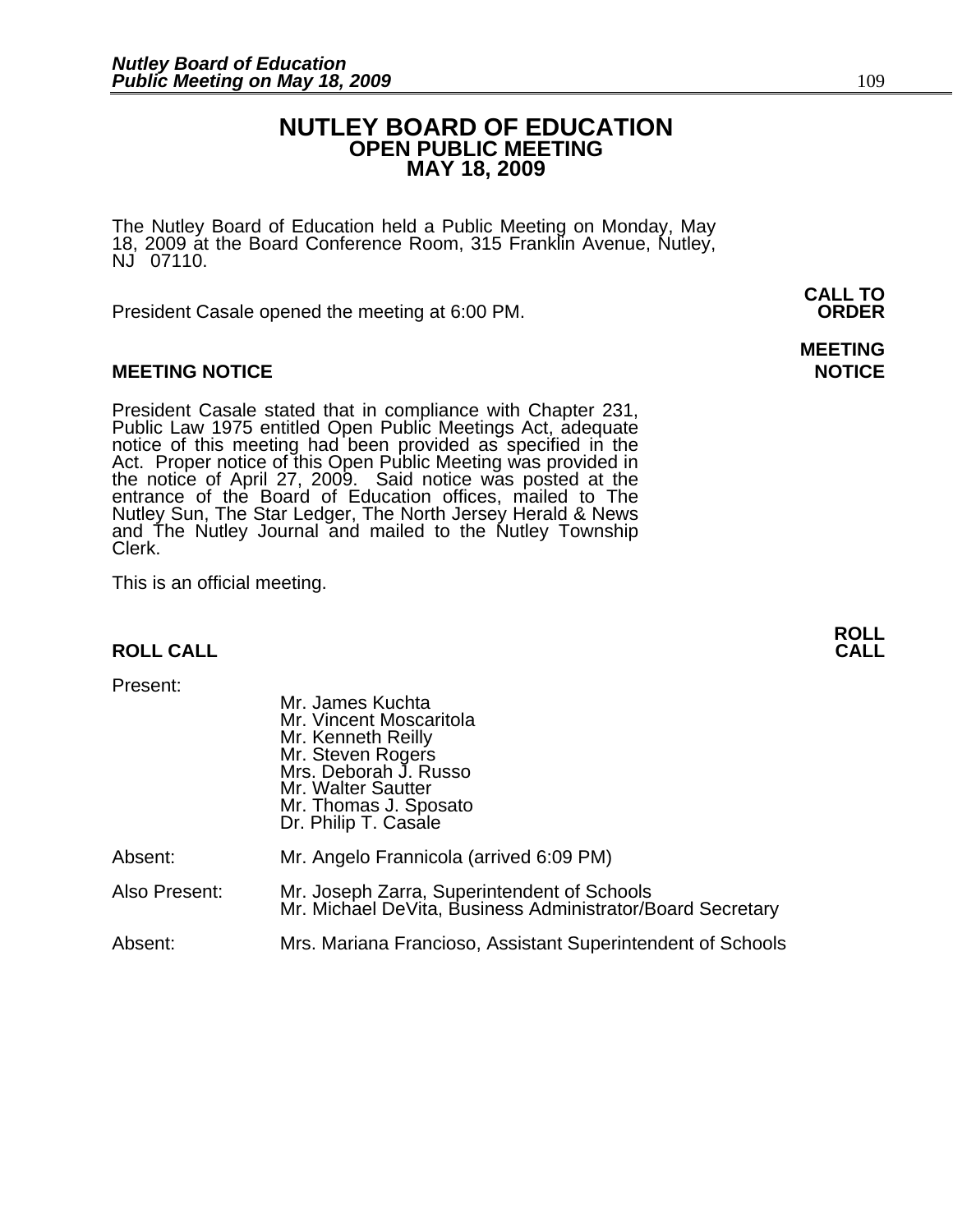#### **MOTION TO ADJOURN TO EXECUTIVE SESSION**

At 6:05 PM Trustee Sposato moved and Trustee Kuchta seconded the following resolution:

WHEREAS, the Board of Education will be discussing matters exempt from public discussion pursuant to N.J.S.A. 10:4-12,

NOW, THEREFORE, BE IT RESOLVED that the Board of Education recess to Closed Executive Session at this time to discuss the following:

> **Contracts**  Student Matter Personnel Matter

BE IT FURTHER RESOLVED that the results of the discussions will be made public by inclusion on the agenda of a subsequent meeting of the Board of Education or when the reasons for discussing such matters in closed session no longer exist.

The motion was approved by voice vote.

#### **RECONVENE MEETING RECONVENE**

At 7:02 PM Trustee Kuchta moved, Trustee Frannicola seconded, and the Board unanimously approved by voice vote a motion to reconvene the public meeting.

The meeting reconvened in the JHWMS Auditorium located at 325 Franklin Avenue, Nutley, NJ.

#### **FLAG SALUTE** SALUTE SALUTE SALUTE SALUTE SALUTE

President Casale led the assembly in the flag salute.

#### **ROLL CALL**

| Present:      | Mr. Angelo Frannicola<br>Mr. James Kuchta<br>Mr. Vincent Moscaritola<br>Mr. Kenneth Reilly<br>Mr. Steven Rogers<br>Mrs. Deborah J. Russo<br>Mr. Walter Sautter<br>Mr. Thomas J. Sposato<br>Dr. Philip T. Casale |
|---------------|-----------------------------------------------------------------------------------------------------------------------------------------------------------------------------------------------------------------|
| Also Present: | Mr. Joseph Zarra, Superintendent of Schools<br>Mr. Michael DeVita, Business Administrator/Board Secretary                                                                                                       |
| Absent:       | Mrs. Mariana Francioso, Assistant Superintendent of Schools                                                                                                                                                     |

## **EXECUTIVE**

**FLAG** 

**ROLL**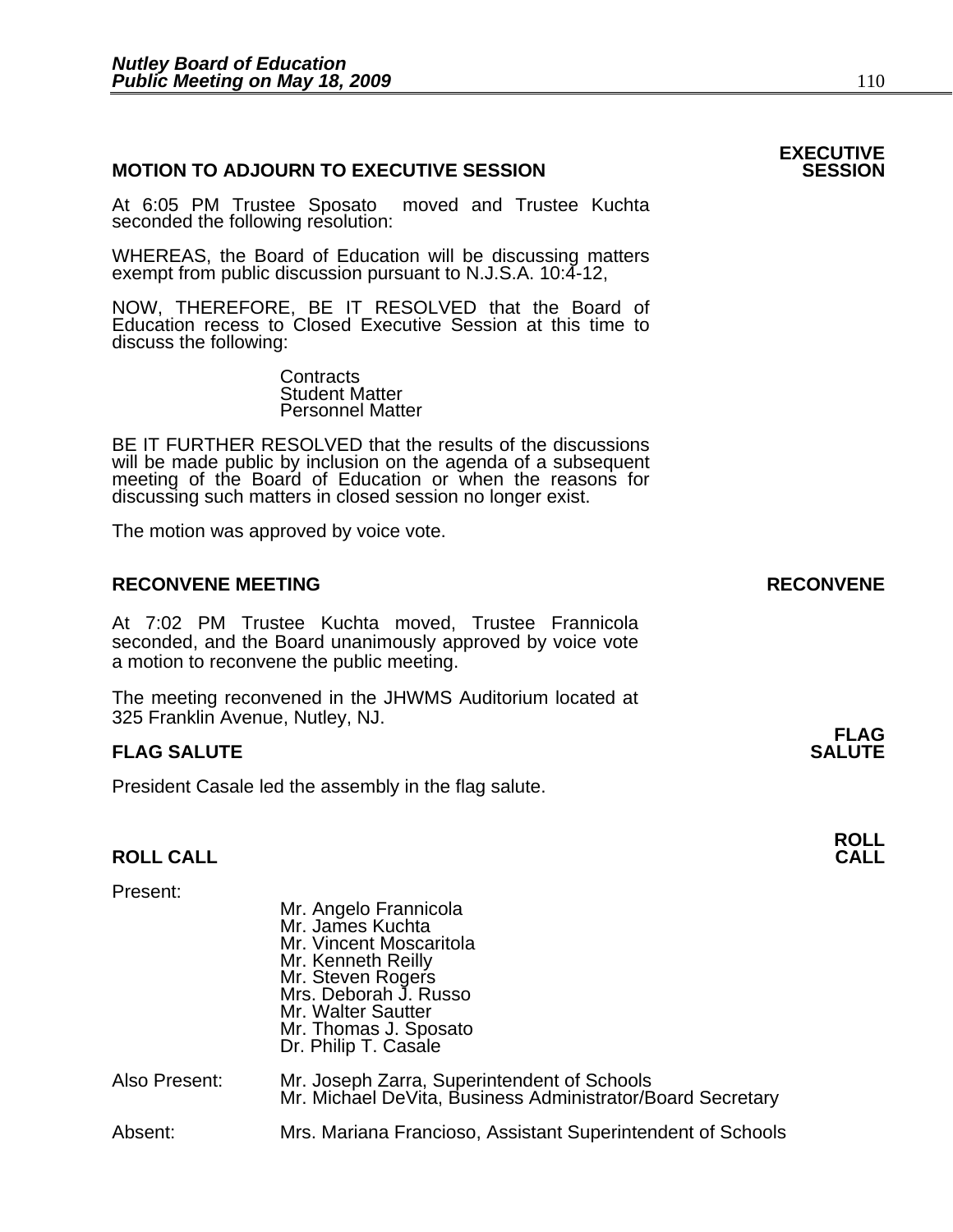#### **RECOGNITION OF AWARDS**

Special awards were given to students for both their academic and athletic achievements. Schedule A, which has the list of students, is appended to the minutes of this meeting.

#### **RECESS MEETING RECESS**

At 7:35 PM upon the suggestion of President Casale, Trustee Kuchta moved, Trustee Sposato seconded, and the Board unanimously approved by voice vote a motion to recess.

#### **RECONVENE MEETING RECONVENE**

At 7:44 PM Trustee Kuchta moved, Trustee Rogers sconded, and the Board unanimously approved by voice to reconvene the meeting.

#### **APPROVAL OF MINUTES APPROVE**

BE IT RESOLVED that the Board of Education approves the following minutes:

 May 7, 2009 - Open Public Meeting April 27, 2009 - Reorganization Meeting April 27, 2009 - Closed Executive Session April 20, 2009 - Closed Executive Session April 20, 2009 - Open Public Meeting

Trustee Kuchta moved, Trustee Frannicola seconded, and the Board minutes were approved with the following exceptions:

1. Trustee Kuchta abstained on minutes for May 7, 2009.

2. Trustees Russo and Sposato abstained on minutes for April 20, 2009.

#### **CORRESPONDENCE CORRESPONDENCE**

None

#### **SUPERINTENDENT'S REPORT SUPT'S REPORT A**

Mr. Zarra presented the Superintendent's Report dated May 18, 2009, Schedule A, which is appended to the minutes of this meeting, and briefly summarized its contents as well as other activities going on in the district.

#### **RECOGNITION OF A AWARDS**

## **OF MINUTES**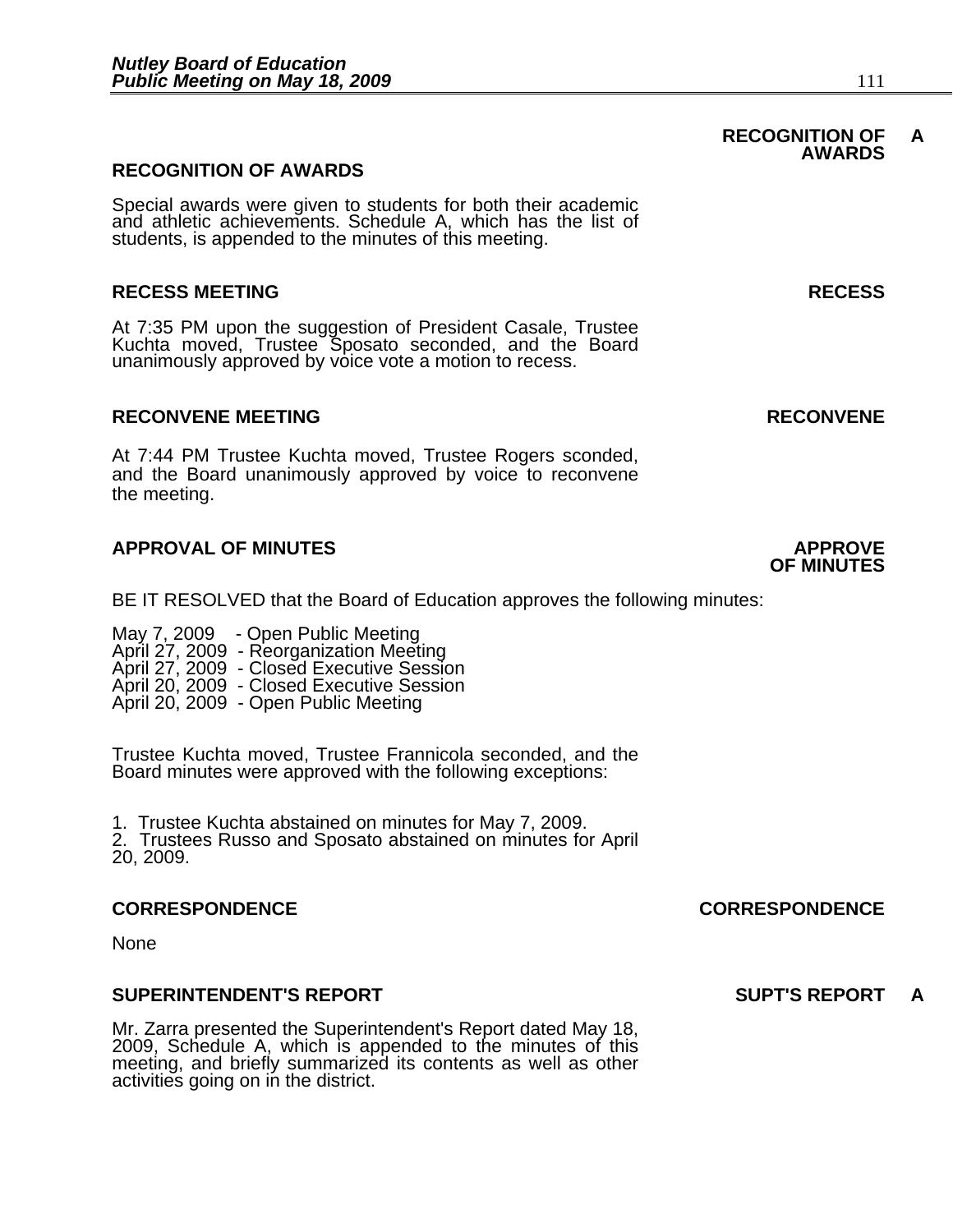#### **BOARD SECRETARY'S REPORT**

Mr. DeVita spoke about the state delaying the state aide payments that are due to the district for June.

#### **COMMITTEE REPORTS REPORTS**

Trustee Sautter – Financial Education Program

Trustee Rogers – Volunteer Committee Policy Committee

Trustee Reilly - Facilities Committee

#### **Presentations**

Presentations were provided by members of the Volunteer Committee for the Nutleyschools.org Website Redesign which was presented by Tara Spinelli and Brian Intindola and the Academic Committee which was presented by Concetta Chelli.

#### **HEARING OF CITIZENS (Resolutions Only)**

None

### **SUPERINTENDENT'S RESOLUTIONS** *SUPERINTENDENT'S*

Trustee Frannicola moved, and Trustee Kuchta seconded, a motion that the Board approves Superintendent's Resolutions numbers 1 through 12 as listed below.

The Superintendent's Resolutions 1 through 12 were approved with the following exceptions:

1. Trustees Frannicola, Moscaritola and Reilly abstained on Resolution 8 - Payment for Extra-Curricular Activities – 2008-09 School Year.

## **RESOLUTIONS**

**BOARD SECRETARY'S** 

# **COMMITTEE**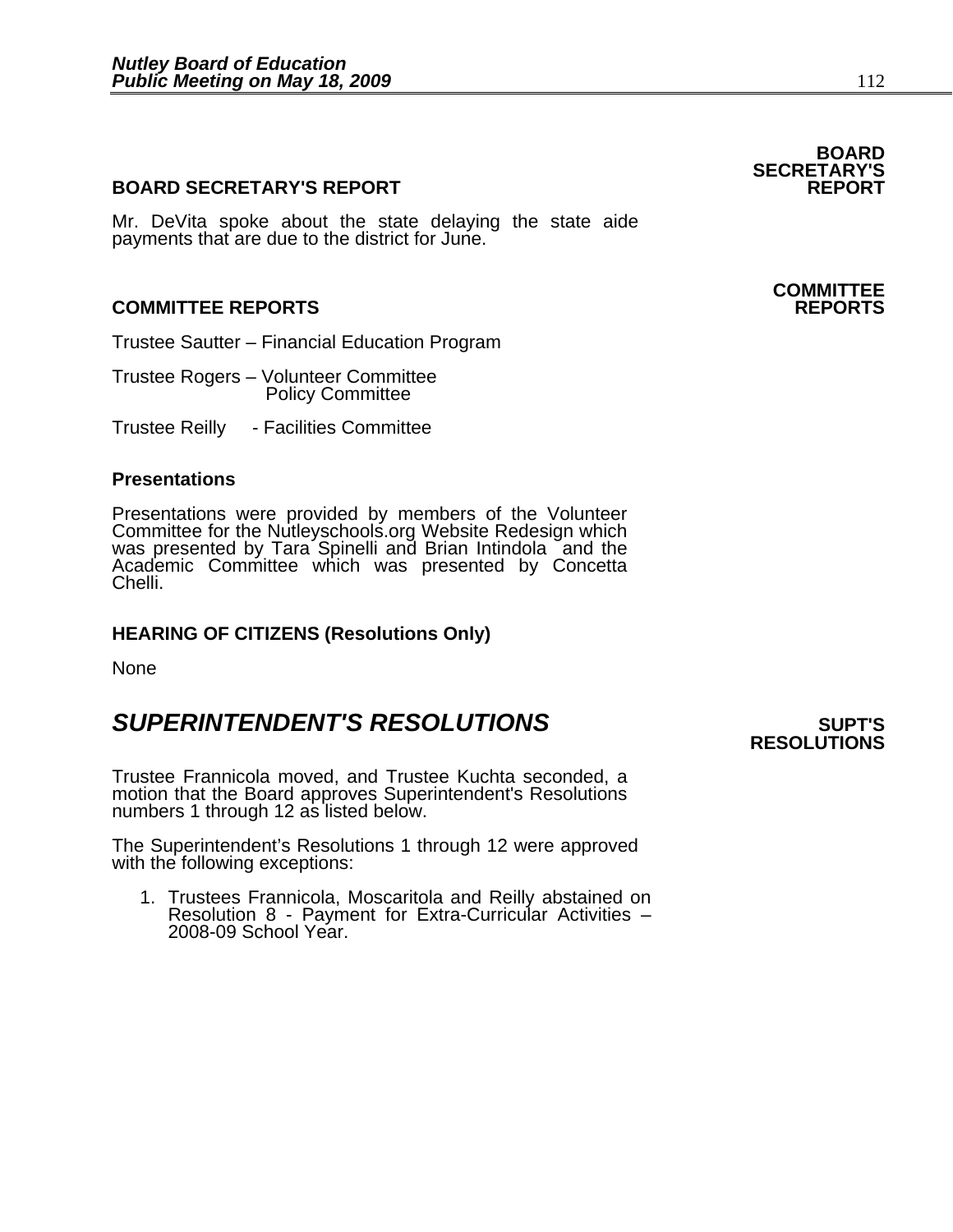#### 1. **RESIGNATION – Teacher**

BE IT RESOLVED that the Board of Education approves the acceptance of the resignation of Mrs. Marisa Tusche, school Social Worker, effective April 22, 2009.

### 2. **APPOINTMENTS – Teacher Substitutes**

BE IT RESOLVED that the Board of Education approves the appointments of the teacher substitutes listed on the attached Schedule B for the 2008-09 school year.<br>**APPOINTMENT** 

 **SEC./CERLICAL/AIDE SUB** 

#### 3. **APPOINTMENT – Secretarial/Clerical/Aide Substitute**

BE IT RESOLVED that the Board of Education approves the following substitute for the 2008-09 school year:

Secretary/School Aide

Joyce Marando **APPOINTMENT SUMMER EMPLOYMENT** 

#### 4. **APPOINTMENTS – Summer Employment**

BE IT RESOLVED that the Board of Education approves the following personnel be permitted to work at Clara Maass Medical Center during the summer from June 25 - July 23, 2009:

Transition Coordinator: Sharon Romaglia

Job Coaches:<br>Nancy McConnon Nancy McConnon -4 weeks at per diem rate  $-Substitute - per diem rate$ 

### **APPOINTMENT SUMMER EMPLOYMENT**

#### 5. **APPOINTMENTS – Summer Employment**

BE IT RESOLVED that the Board of Education approves the following personnel be permitted to work during the summer of 2009 as follows:

| <b>Guidance Counselors</b> | 2 days after school closing    |
|----------------------------|--------------------------------|
| High School                | (after June 30)                |
|                            | 2 days prior to school opening |

#### **APPOINTMENT SUBS B**

**RESIGNATION TEACHER**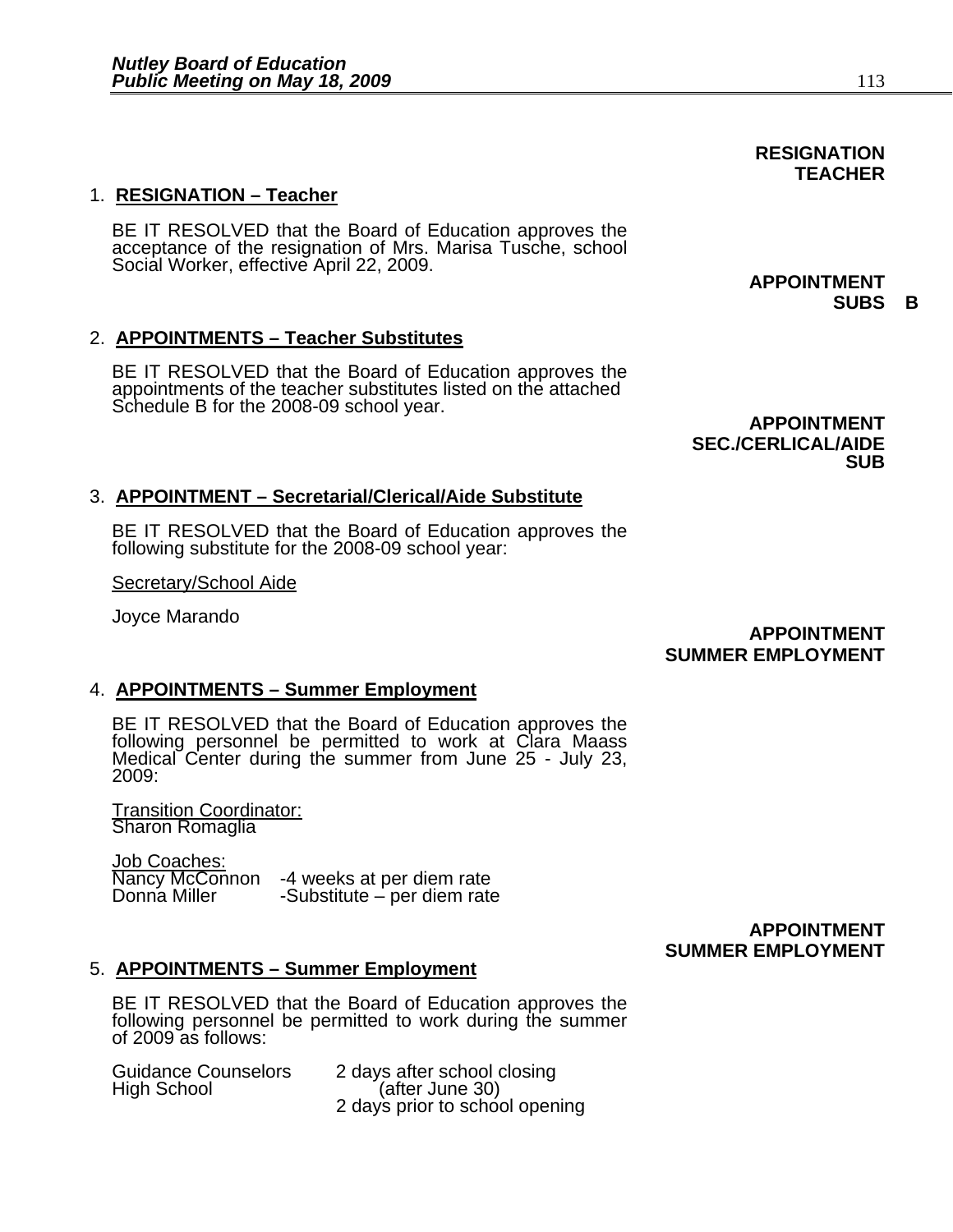| <b>Guidance Counselors</b>       | 2 days after school closing                       |
|----------------------------------|---------------------------------------------------|
| <b>JHW Middle School</b>         | (after June 30)<br>2 days prior to school opening |
| George Ackerman<br>Lisa Cassilli | 20 hours (504)<br>20 hours (SAC)                  |

#### **APPOINTMENT SUMMER EMPLOYMENT**

#### 6. **APPOINTMENTS – Summer Employment**

BE IT RESOLVED that the Board of Education approves the following personnel be permitted to work the summer of 2009 as follows:

| Susan Bresnan    | Librarian | 5 days per diem rate  |              |
|------------------|-----------|-----------------------|--------------|
| Julianne Alessio | Athletics | 10 days per diem rate |              |
|                  |           |                       | <b>EXTRA</b> |

#### 7. **EXTRA COMPENSATION**

BE IT RESOLVED that the Board of Education approves the following personnel be paid extra compensation in the amounts indicated for services rendered:

#### **PAYMENT FOR HEALTH DYNAMICS CLASSES – Month of April, 2009**

Rose Cioffi **\$250.00** 

**PAYMENT FOR CONDUCTING THE ACADEMY OF FINE AND PERFORMING ARTS CLASSES – December to March, 2009**

Theresa Lappostato \$402.88

#### **PAYMENT FOR CUSTODIAL COMMITTEE – May 7, 2009**

| <b>Stephen Farese</b> | \$30.00 |
|-----------------------|---------|
| Allan Heinis          | 30.00   |
| Lawrence T. Koster    | 30.00   |

#### **PAYMENT FOR CONDUCTING NJASK 7 & 8 PREP CLASSES IN LANGUAGE ARTS AND MATHEMATICS - March 11 to April 23, 2009**

| Melinda Burghardt  | \$270.24 |
|--------------------|----------|
| Denise Cleary      | 405.36   |
| Melissa Echevarria | 270.24   |
| Tracy Egan         | 270.24   |
| Nicole Ferraro     | 405.36   |

**COMP**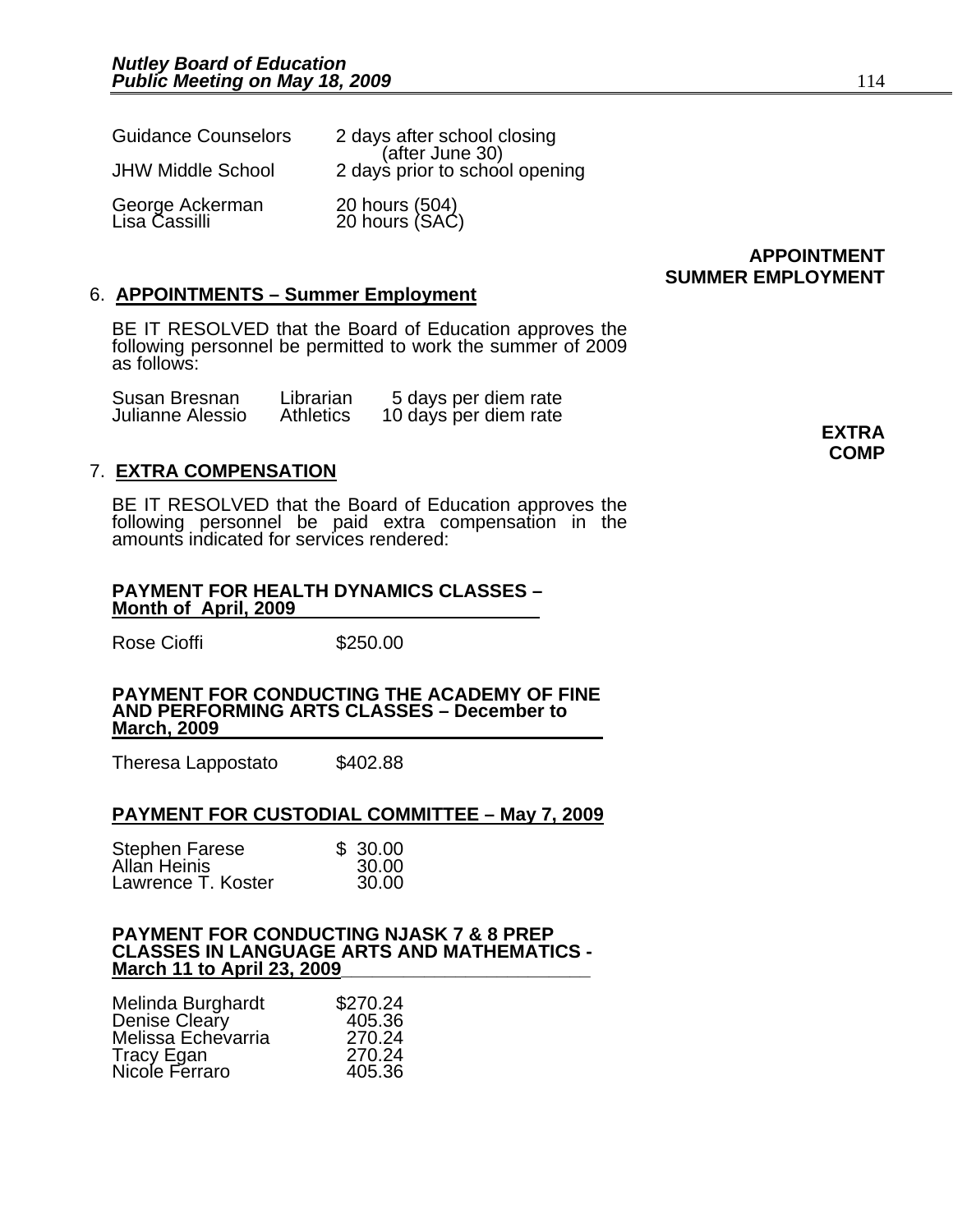| Nancy Foglio               | 405.36 |
|----------------------------|--------|
| Deanna Fredricks           | 405.36 |
| Paula Greco                | 225.20 |
| Connie Inguanti            | 405.36 |
| David Johnston             | 270.24 |
| <b>Walter King</b>         | 270.24 |
| Paul Kocum                 | 270.24 |
| Dana Minervini             | 270.24 |
| <b>Sarah Misner</b>        | 360.32 |
| <b>Frank Sasso</b>         | 405.36 |
| <b>Lawrence Tuorto</b>     | 360.32 |
| <b>Bethany Turro</b>       | 360.32 |
| Christopher Weinstein, Jr. | 405.36 |
|                            |        |

### **PAYMENT FOR CAT PROGRAM – Spring, 2009**

| Tracy Egan                            | \$2,905.08 |
|---------------------------------------|------------|
| Nicole Ferraro                        | 1,247.04   |
| Deanna Fredricks                      | 1,177.76   |
| Suzanne Hagert                        | 1,247.04   |
| Kelly Hollywood                       | 1,247.04   |
| <b>Tarik Huggins</b>                  | 1,108.48   |
| Gail Kahn                             | 1,454.88   |
| Jenny Lombardo                        | 1,247.04   |
| Louis Manganiello                     | 1,247.04   |
| Denise Mazza                          | 1,697.36   |
| Dana Minervini                        | 831.36     |
| Dennis Pandolfi                       | 1,420.24   |
| Erika Pavlecka                        | 1,247.04   |
| Joniene Ryder                         | 969.92     |
| Lauren Shohen                         | 1,247.04   |
| Joseph Simko                          | 1,697.36   |
| <b>Margit Smith</b>                   | 1,247.04   |
| Christina Stendardi                   | 1,108.48   |
| <b>Elizabeth Stoffers</b>             | 1,247.04   |
| <b>Michael Stoffers</b>               | 1,108.48   |
| Janine Thomas                         | 1,108.48   |
| Veronica Walsh                        | 969.92     |
| Lynn Zazzali                          | 1,108.48   |
| Substitutes                           | 315.28     |
| Joseph Cappello<br>Melissa Echevarria | 138.56     |
| Flavia Groeling                       | 138.56     |
| Donna Saitta                          | 692.80     |
| Jessica Welsh                         | 762.08     |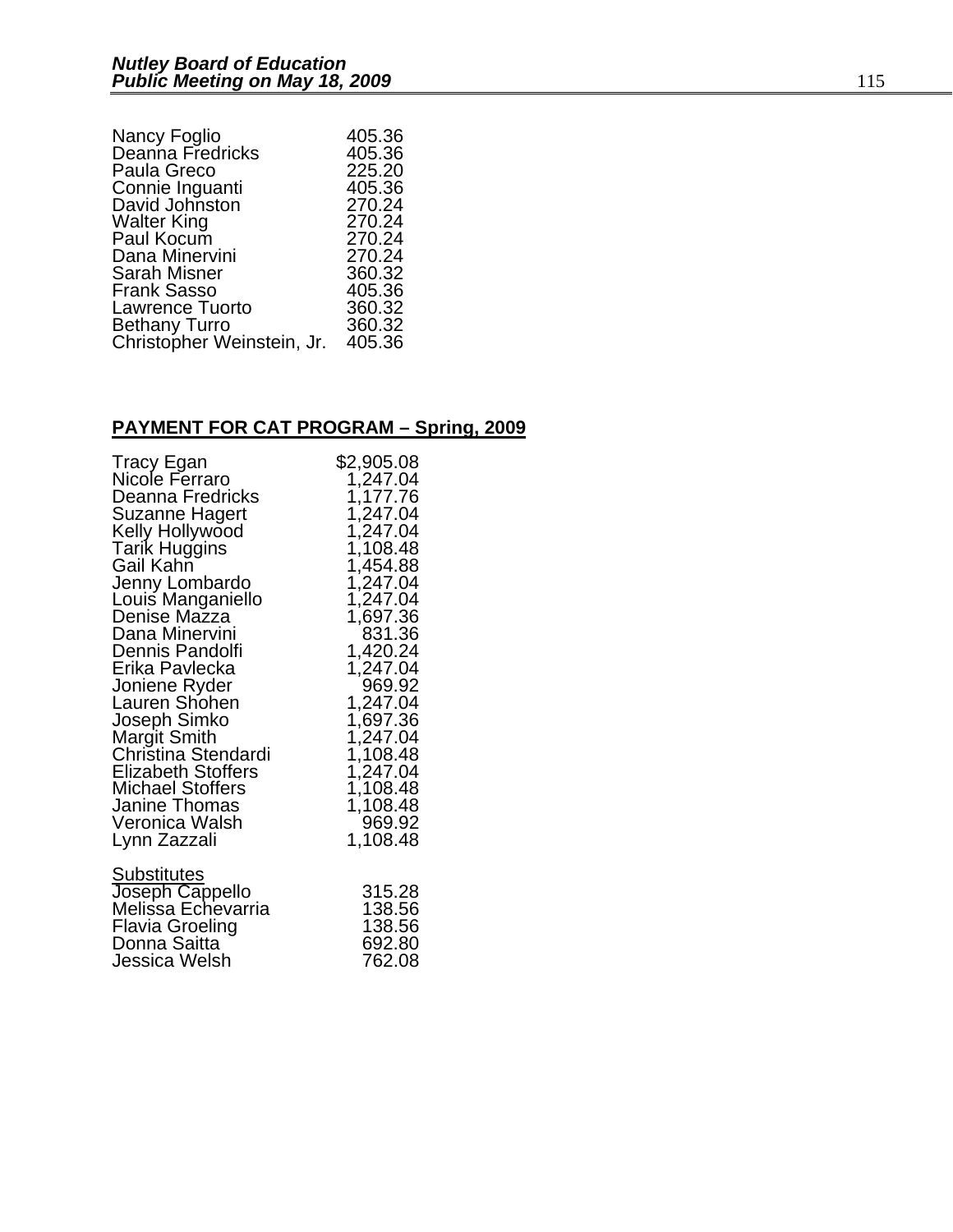#### **CENTRAL DETENTION COVERAGE – Month of April, 2009**

#### **High School**

|                             | \$244.01 |
|-----------------------------|----------|
| Joseph Cimo<br>John Falduti | 56.31    |
| John Gulardo                | 131.39   |
| Lynn Imperiale              | 18.77    |
| Denise Mazza                | 244.01   |
| Lisa Vallo                  | 187.70   |

#### **JHW Middle School**

| \$75.08 |
|---------|
| 37.54   |
| 56.31   |
| 56.31   |
| 56.31   |
|         |

#### **SATURDAY MORNING SUSPENSIONS – Month of April, 2009**

#### **JHW Middle School**

Marcellino Marra \$156.90

**PAYMENT C EXTRA-CURRICULAR ACTIVITIES** 

#### 8. **PAYMENT FOR EXTRA-CURRICULAR ACTIVITIES – 2008-09 School Year**

BE IT RESOLVED that the Board of Education approves payment for professional staff listed on the attached Schedule C for extra-curricular work during the 2008-09 school year. **TUITION** 

#### 9. **TUITION STUDENTS**

BE IT RESOLVED that the Board of Education approves enrollment of students on a tuition basis for the 2009-10 school year, pursuant to existing employment agreements:

| No. of Students | Grade |
|-----------------|-------|
| 3               | 9     |
| っ               | 12    |

**STUDENTS**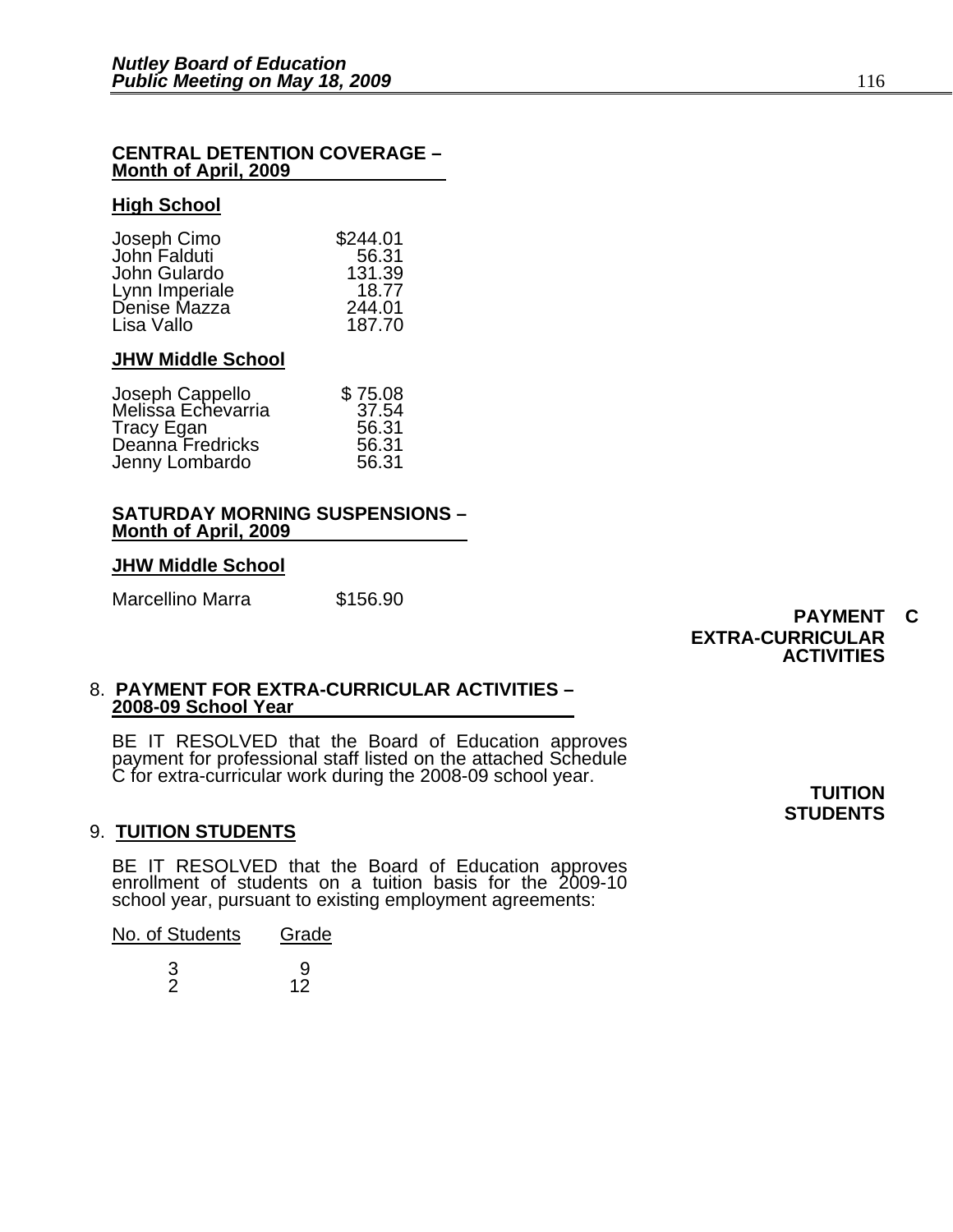### **TRANS. SUBS DRIVERS/AIDES**

#### 10. **TRANSPORTATION SUBSTITUTE DRIVERS/AIDES**

BE IT RESOLVED that the Board of Education approves the following substitute drivers and aides for the 2009-10 school year:

#### Drivers:

Azzerello, Charlie Corino, Carmine Dwyer, Dolores Dwyer, Joseph Fugazzi, Joseph Gaguancela, Norma Oliveti, Frank Kyzima, Walter Pastena, Silvio Ugliarolo, Nicholas

#### Bus Aides

Bergamini, Dolores Dwyer, Dolores Esposito, Jennie Fucetola, Ellen Gamba, Phyllis Geoffroy, Carmen Maira Lehansky, Leah Luzzi, Raymond Marando, Denise Masucci, Carmela Milici, Carmine Orlando, Josephine Rosamilia, Dolores Ross, Dolly Schettino, Lucy Schmanko, Gail Sedor, Ann Stevens, Jennie

#### **APPOINT TECH. SUMMER HELP**

#### 11. **APPOINTMENTS – Technology Summer Help**

BE IT RESOLVED that the Board of Education approves the following appointments for the 2009 Summer Technology Program at the hourly rate of \$8.00:

Philip Lam Christopher Morgan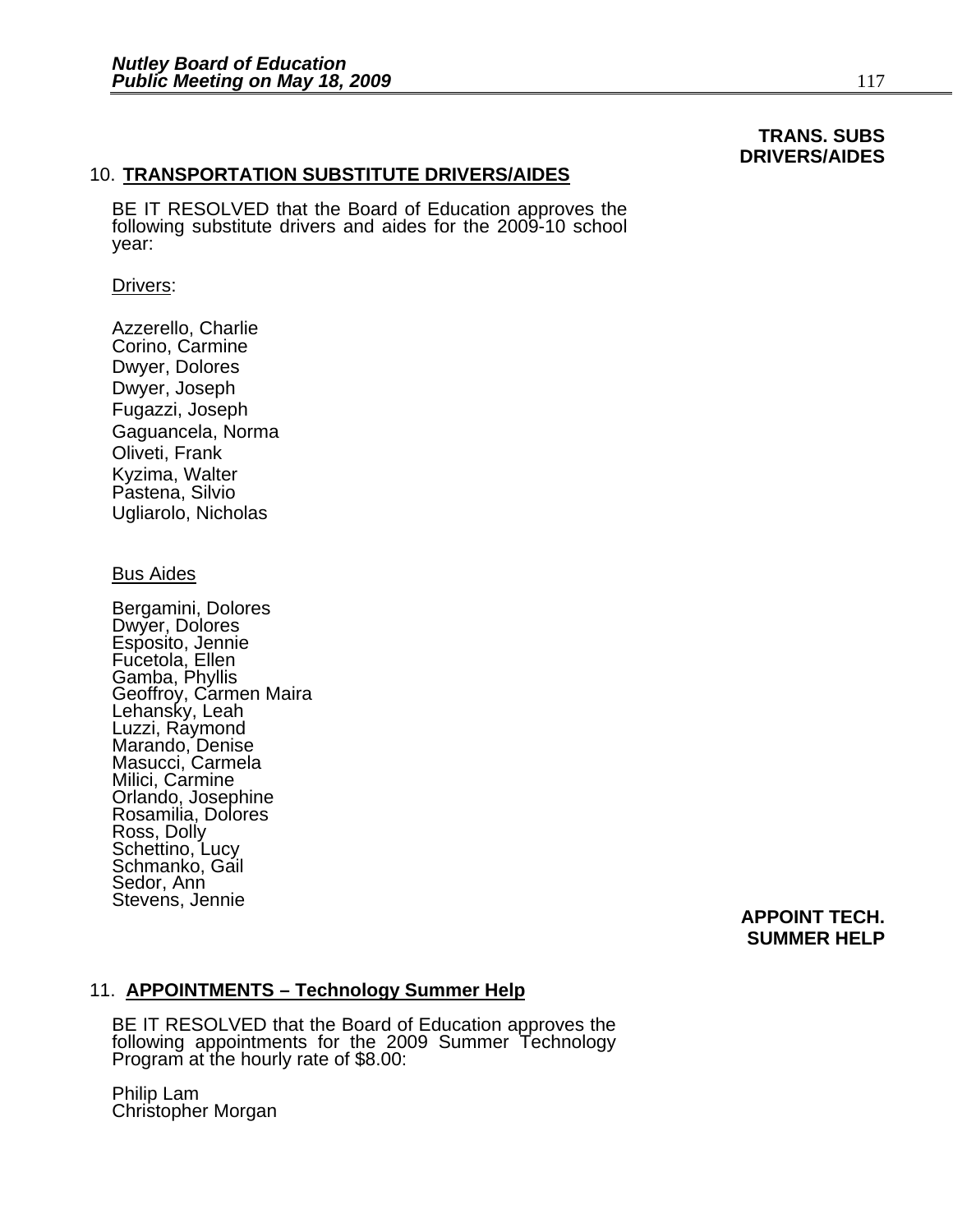### **APPOINT SUMMER CUSTODIAL**

#### 12. **APPOINTMENTS – Summer Custodial Employment**

BE IT RESOLVED that the Board of Education approves the following personnel to be employed as summer custodial and grounds employees for the summer of 2009:

|                                                                                                                     | <b>Step</b>                       | <b>Hourly Rate</b>                   |
|---------------------------------------------------------------------------------------------------------------------|-----------------------------------|--------------------------------------|
| <b>Matthew Ciancimino</b><br><b>Christopher DeMatteo</b><br>Steven Murphy<br>Michael Rempusheski<br>Mark Vicidomini | 2<br>2<br>$\mathcal{P}$<br>2<br>2 | 8.00<br>8.00<br>8.00<br>8.00<br>8.00 |
|                                                                                                                     |                                   |                                      |

### **BOARD SECRETARY'S RESOLUTIONS** RESOLUTIONS

Trustee Kuchta moved, Trustee Rogers seconded, a motion that the Board approves the Board Secretary's Resolutions numbers 1 through 12 as listed below.

Upon a roll call vote Resolutions 8 and 9 were not approved with the vote being:

Trustees Frannicola, Moscaritola, Reilly, Sautter and Sposato "Abstained" and Trustees Kuchta, Rogers, Russo and Casale voted "Yes".

#### **MOTION TO ADJOURN TO EXECUTIVE SESSION**

At 7:50 PM Trustee Rogers moved and Trustee Kuchta seconded the following resolution:

WHEREAS, the Board of Education will be discussing matters exempt from public discussion pursuant to N.J.S.A. 10:4-12,

NOW, THEREFORE, BE IT RESOLVED that the Board of Education recess to Closed Executive Session at this time to discuss the following:

**Contracts** 

BE IT FURTHER RESOLVED that the results of the discussions will be made public by inclusion on the agenda of a subsequent meeting of the Board of Education or when the reasons for discussing such matters in closed session no longer exist.

The motion was approved by voice vote.

 **BOARD SECRETARY'S** 

## **EXECUTIVE**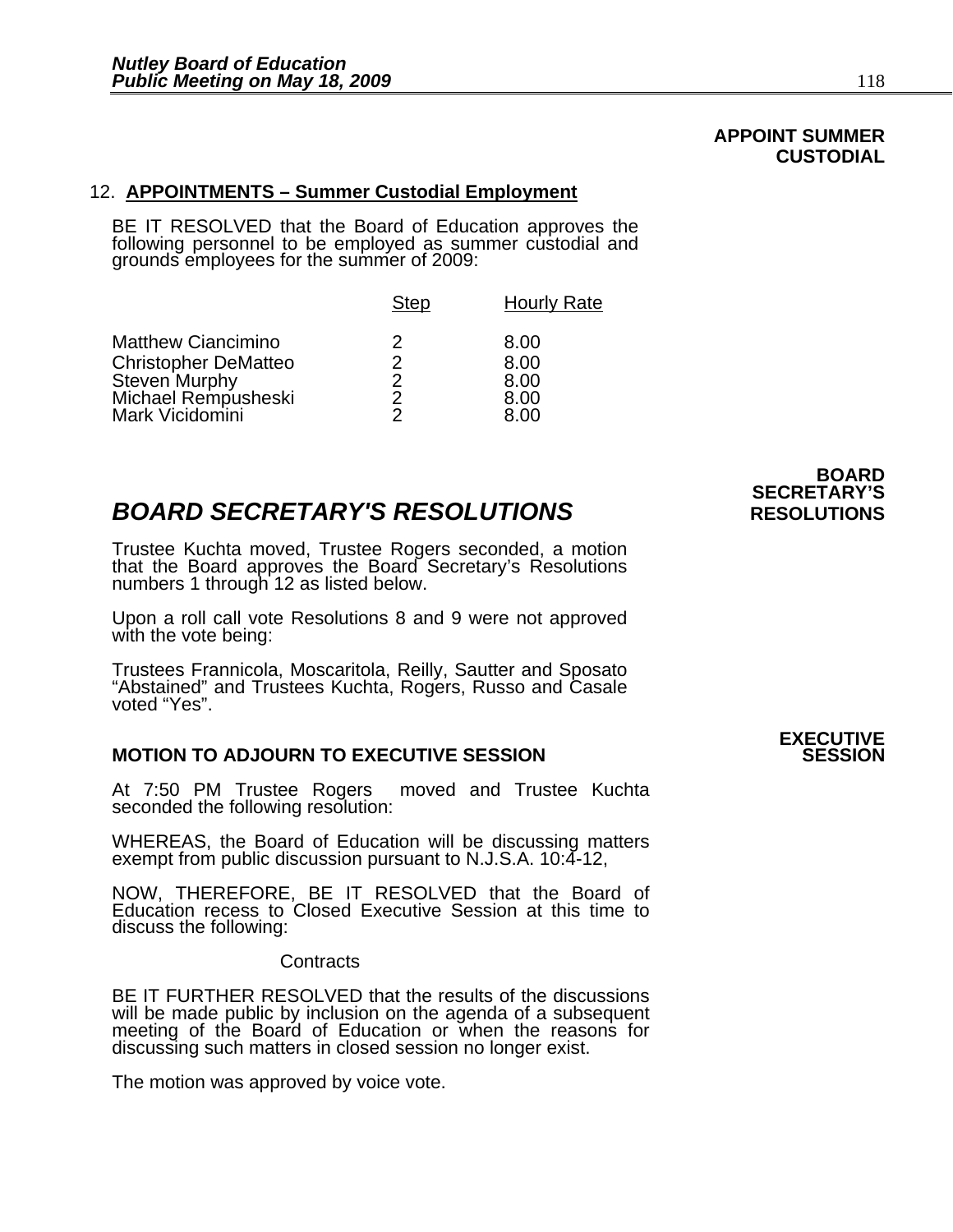At 7:52 PM Trustee Kuchta moved, Trustee Rogers seconded, and the Board unanimously approved by voice to reconvene the meeting.

Upon another roll call vote Board Secretary's Resolutions 1 through 12 were approved with the following exceptions:

1. Trustees Frannicola, Moscaritola, Reilly and Sautter abstained on Resolution 8 – Approval of Award of a contract to Horizon Blue Cross Blue Shield of NJ and Resolution 9 – Approval of Dental Contract.

#### 1. **SECRETARY & TREASURER'S REPORT**

BE IT RESOLVED that the Board of Education approves the acknowledgement and acceptance of the reports of the Board Secretary (Appendix A) and Treasurer of School Monies (Appendix B) for the period of April 30, 2009.

#### 2. **CERTIFICATION OF MAJOR ACCOUNT FUND STATUS**

BE IT RESOLVED that pursuant to NJAC 6A:23-2.11(c) 4, the<br>Nutley Board of Education certifies that as of April 30, 2009,<br>after review of the Secretary's monthly financial report<br>(Appropriations section) and upon consultati meet the district's financial obligations for the remainder of the fiscal year. (Major funds are General Fund, Capital Projects and Debt Service.)

#### 3. BILLS AND MANDATORY PAYMENTS **MANDATORY C**

BE IT RESOLVED that the Board of Education approves the payment of bills and mandatory payments dated May 18, 2009 in the total amount of \$5,458,943.99 (Appendix C).

## 4. **TRANSFER SCHEDULE TRANSFER E SCHEDULE**

BE IT RESOLVED that the Board of Education approves, in compliance with NJAC 6A:23-2.11(c)3ii, and NJSA 18A:22-8-1, the transfers in the 2008-09 budget dated April 30, 2009 in the amount of \$ 174,263.54 as appended (Append

**CERTIFICATION<br>MAJOR ACCOUNT FUND STATUS**

**SECY. & TREAS.<br>REPORT** 

**BILLS &**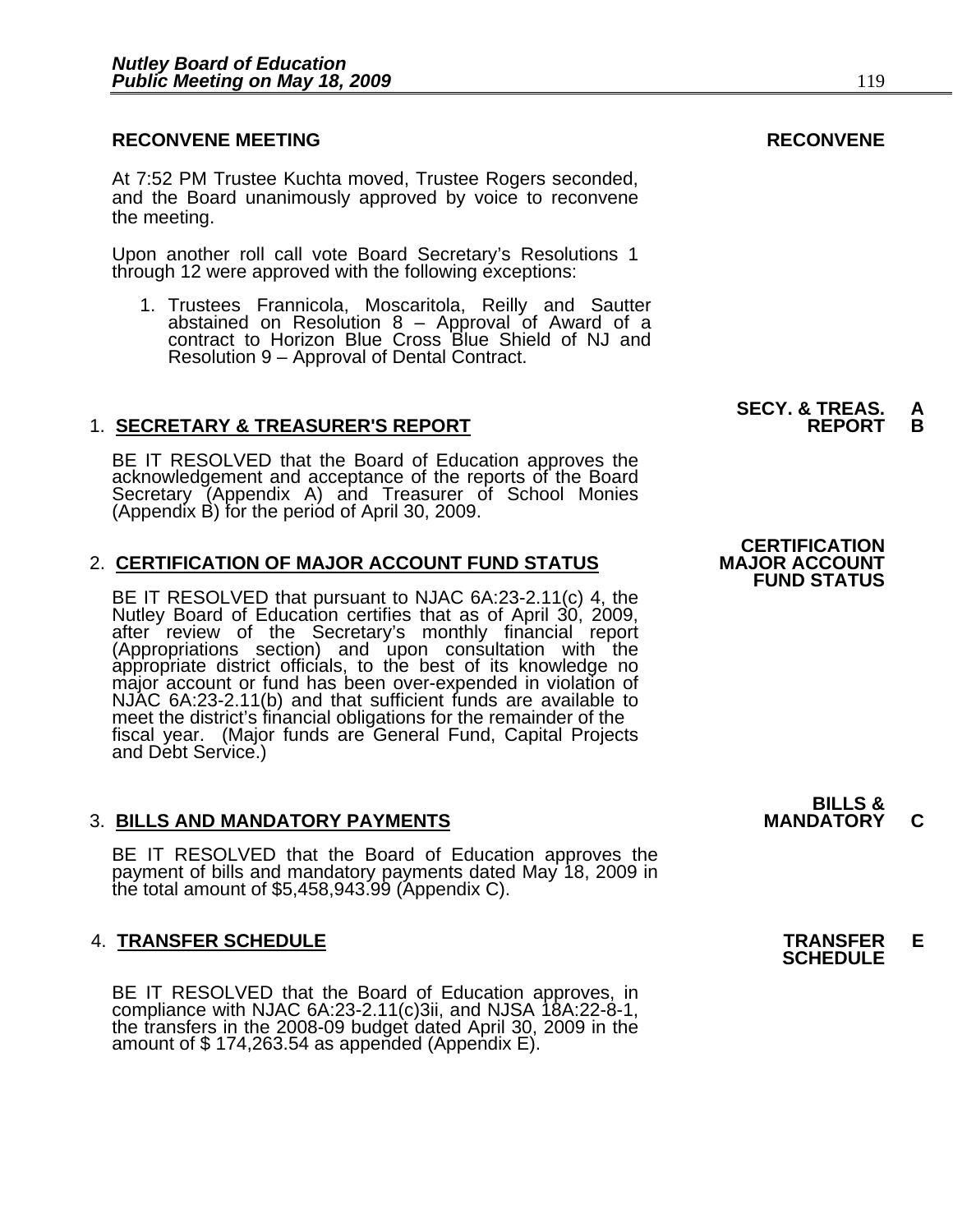## 5. **APPROVAL OF TRAVEL LIST APPROVAL F TRAVEL LIST**

BE IT RESOLVED that the Board of Education approves the travel list and all expenses per (Appendix F).

### 6. **APPROVAL OF FIELD TRIPS**

BE IT RESOLVED that the Board of Education approves the field trip list and all expenses per (Appendix G).

#### 7. **APPROVAL OF MEMORANDUM OF UNDERSTANDING – School to Career Consortium Dental Careers Education Program with UMDNJ**

BE IT RESOLVED that the Board of Education approves the<br>Memorandum of Understanding – School to Career Consortium<br>Dental Careers Education Program with Bloomfield, Nutley and Montclair High Schools and the University of Medicine and Dentistry of New Jersey for School Year 2009-2010.

 **APPROVAL G FIELD TRIPS** 

**APPROVAL OF MEMORDANUM UMDNJ** 

#### **APPROVAL CONTRACT BC/BS OF NJ**

#### 8. **APPROVAL OF AWARD OF A CONTRACT TO HORIZON BLUE CROSS BLUE SHIELD OF NEW JERSEY**

BE IT RESOLVED that the Nutley Board of Education accepts the recommendation of its insurance broker, IMAC Insurance Agency, and approves the award of a contract to Horizon Blue<br>Cross Blue Shield of New Jersey (Horizon BCBSNJ) to provide health and prescription drug insurance benefits to district employees at the rates shown below for the period of June 1, 2009 to June 30, 2010.

#### **Traditional**

| Single | 792.42<br>\$ |
|--------|--------------|
| Couple | 1,720.17     |
| Family | 2,012.99     |
| P&C    | 1,152.50     |

#### Direct Access

| Single | 504.65<br>\$ |
|--------|--------------|
| Couple | 1,123.16     |
| Family | 1,306.81     |
| P&C    | 745.17       |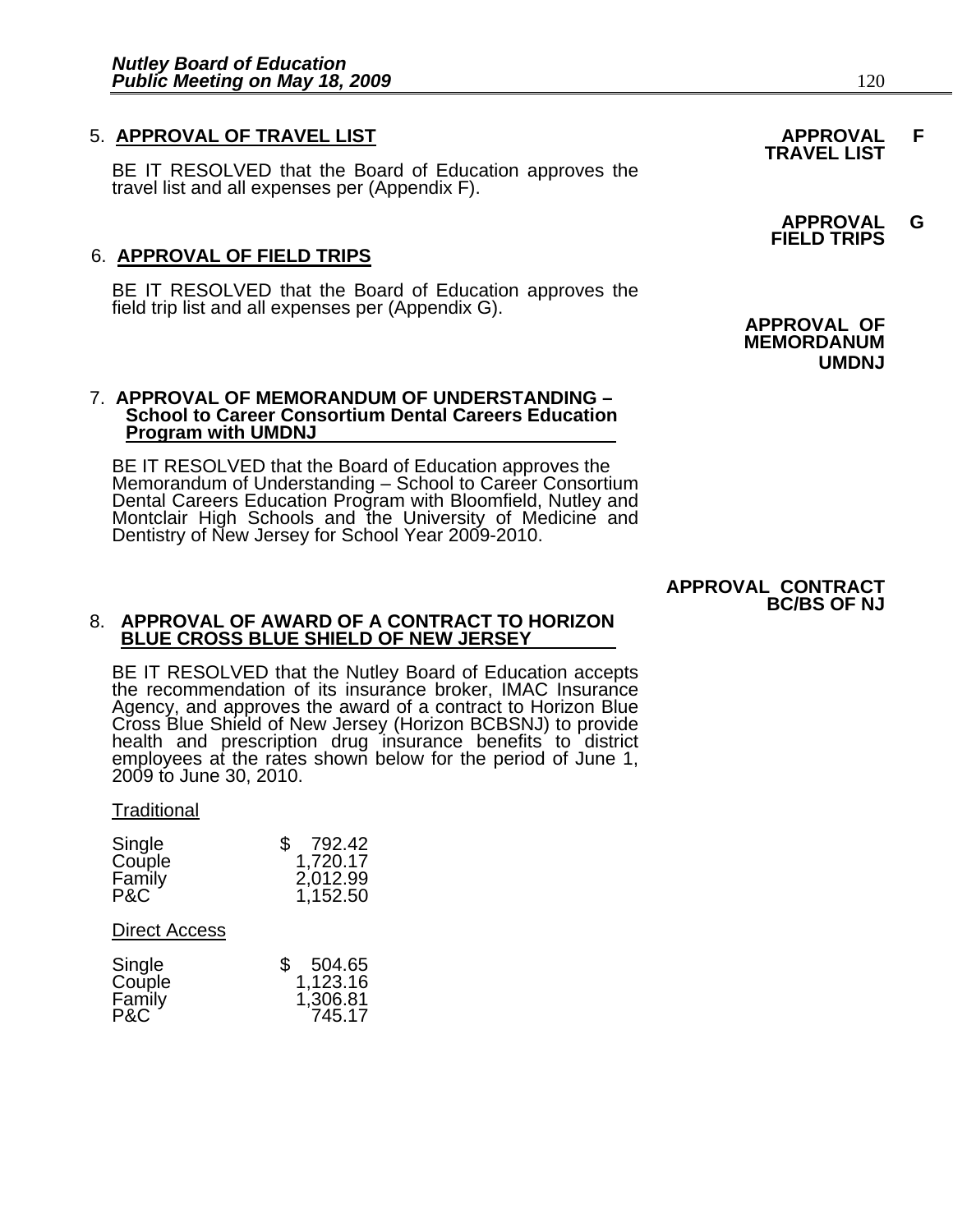#### Direct Access 10 Medical

| Single<br>Couple<br>Family | 403.72<br>S<br>898.52<br>1,045.44 |
|----------------------------|-----------------------------------|
| P&C                        | 596.13                            |

Direct Access 10 Rx

| S | 167.49 |
|---|--------|
|   | 372.78 |
|   | 433.73 |
|   | 247.33 |
|   |        |

 **APPROVAL DENTAL CONTRACT** 

#### 9. **APPROVAL OF DENTAL CONTRACT**

BE IT RESOLVED that the Nutley Board of Education approves an agreement with Horizon Healthcare Dental Services, Inc. to provide dental insurance coverage for Nutley Board of Education employees, effective July 1, 2009 through June 30, 2011 at the following rates:

Single Coverage \$ 31.65 per month Family Coverage \$ 78.44 per month **TRANSPORTATION** 

## **AGREEMENT**

#### 10. **TRANSPORTATION SERVICES AGREEMENT**

BE IT RESOLVED that the Nutley Board of Education approves<br>the Secretary to be authorized to enter into transportation<br>agreements with the Hopatcong Borough Board of Education<br>(Sussex County Regional Cooperative) for trans

BE IT FURTHER RESOLVED that any agreements be presented For ratification at the next succeeding meeting of the Board of Education.

 **AWARD OF CONTRACT SPRING GARDEN - FACADE** 

## 11. **BIDS FOR EXTERIOR FAÇADE REPAIRS AT SPRING GARDEN ELEMENTARY SCHOOL**

WHEREAS, bids for exterior façade repairs at Spring Garden<br>Elementary School were advertised on April 15, 2009 and

WHEREAS, sealed bids were publicly opened and read aloud<br>on May 12, 2009 at 12:00 PM in the office of the Secretary/Business Administrator, and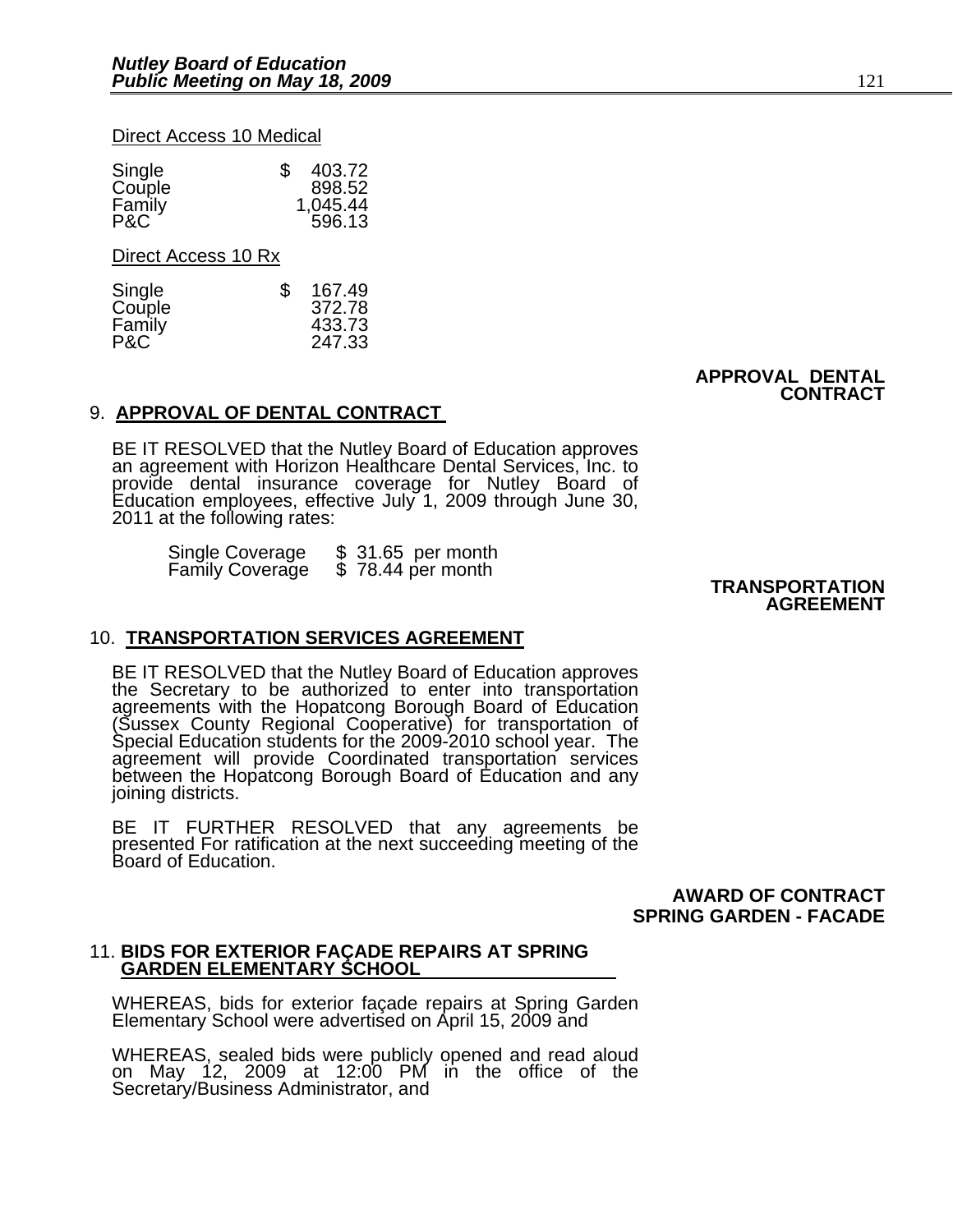WHEREAS, the following bids were received in the following amounts:

Hilt Construction

| Franklin Park, NJ                                 | Base Bid<br>Alternate 1<br>Alternate 2<br>Alternate 3 | \$504,891<br>(48,000)<br>(2,800)<br>(19,500) |
|---------------------------------------------------|-------------------------------------------------------|----------------------------------------------|
| Jetco<br>Jersey City, NJ                          | Base Bid<br>Alternate 1<br>Alternate 2<br>Alternate 3 | \$589,900<br>58,505<br>9,500<br>18,200       |
| <b>Wonder Works</b><br>NY, NY                     | Base Bid<br>Alternate 1<br>Alternate 2<br>Alternate 3 | \$493,937.84<br>N/A<br>N/A<br>N/A            |
| Circle-A Construction Company<br>Neptune Park, NJ | Base Bid<br>Alternate 1<br>Alternate 2<br>Alternate 3 | \$607,000<br>62,000<br>5,000<br>8.000        |

and

WHEREAS, the bid for Wonderworks was non-compliant due to failure to provide deduct alternate pricing in the bidding documents and is therefore rejected.

WHEREAS, the bid of Hilt Construction of Franklin Park, NJ appears to meet all specifications,

NOW, THEREFORE, BE IT RESOLVED, that the Board of Education, upon the recommendation of the construction manager and engineer, awards the contract for Exterior Façade Repairs at Spring Garden Elementary School to Hilt Construction of Franklin Park, NJ as the apparent low qualified bidder for their base bid amount of \$504,891.

**APPROVAL OF CHANGE ORDERS** 

#### 12. **APPROVAL OF CHANGE ORDERS**

BE IT RESOLVED that the Board of Education authorizes the Business Administrator and Superintendent to approve change orders up to \$50,000 for all projects under the 2006 Referendum.

BE IT FURTHER RESOLVED that the Business Administrator and Superintendent will approve change orders only after receiving the recommendation from the construction manager and architect or engineer and Facilities/Construction Committee.